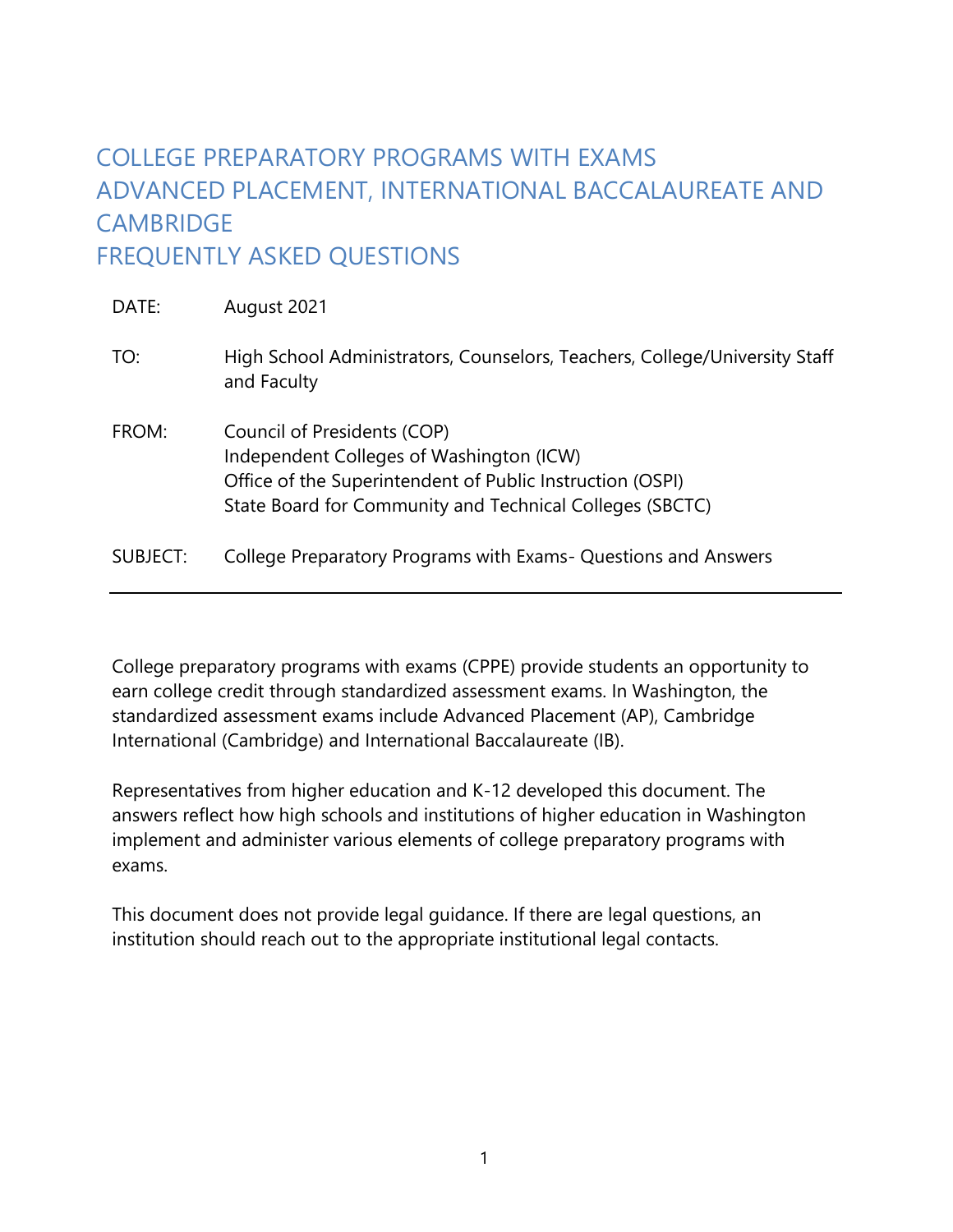## **CONTENTS**

| <b>General Questions</b>                         | 3  |
|--------------------------------------------------|----|
| <b>Student Eligibility and Support</b>           | 5  |
| <b>Transcript and Transferability</b>            | 5  |
| Admissions                                       | 9  |
| Offering College Preparatory Programs with Exams | 11 |
| Fees and Associated Costs                        | 13 |
| Legislation                                      | 14 |
| <b>Graduation Requirements</b>                   | 15 |
| Contacts                                         | 17 |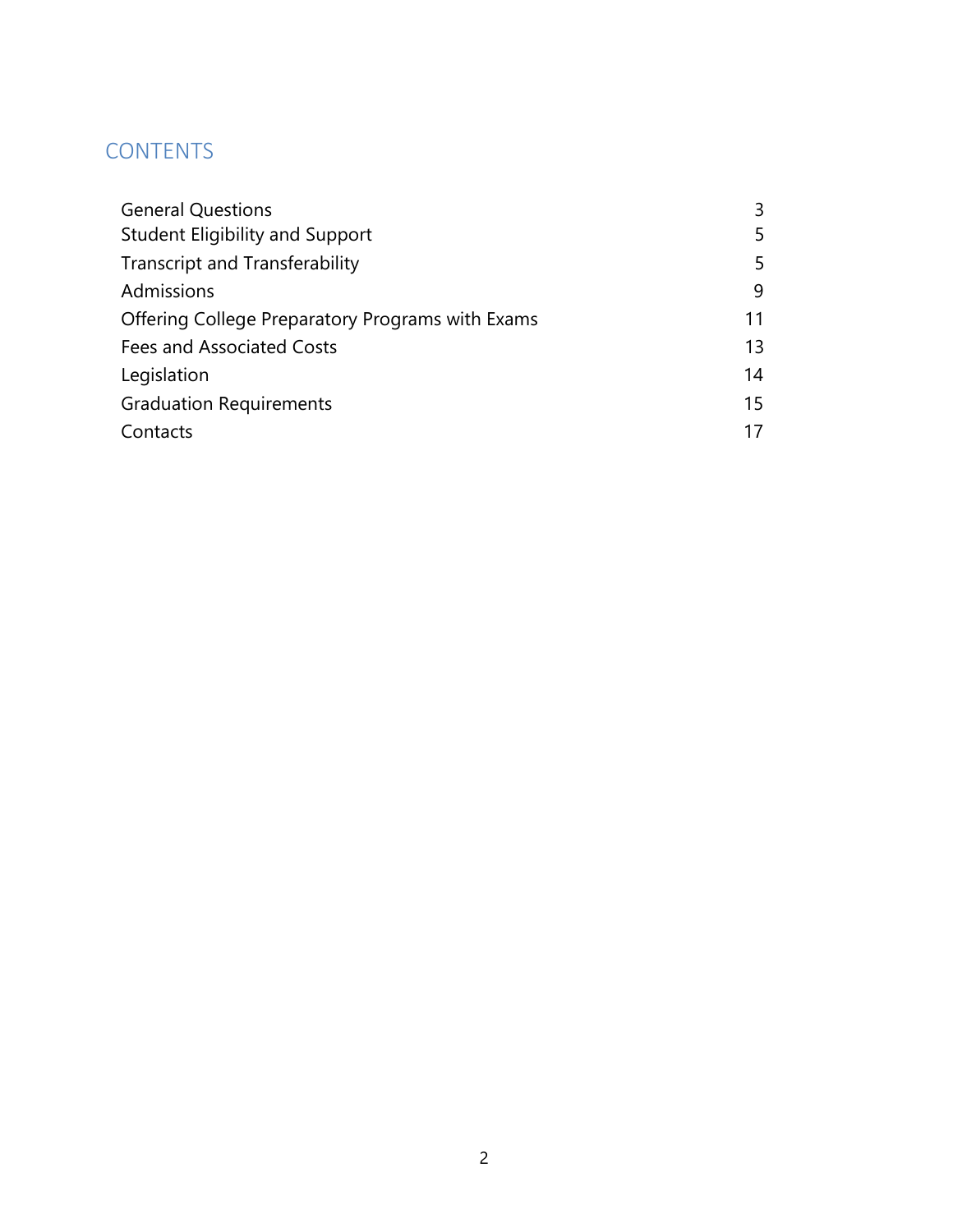# GENERAL QUESTIONS

### **1. What are College Preparatory Programs with Exams?**

College preparatory programs with exams, in Washington, are defined as high school courses for which students may earn college credit through recognized standardized exams, such as Advanced Placement, International Baccalaureate, and Cambridge International exams.

### **2. Is CPPE considered dual credit?**

Yes. Advanced Placement, Cambridge, and International Baccalaureate programs enable students to take high school courses, taught by high school teachers, at the high school. Upon completion of the course, students may take a standardized exam. Depending on the exam score, they may earn college credit. Colleges determine the type and amount of credit earned based on the exam and the exam score.

### **3. What is the difference between College Preparatory Programs with Exams and Concurrent Enrollment Programs?**

College preparatory programs with exams, in Washington include AP, Cambridge and IB. As noted in Question 1, these programs enable students to take high school courses, which upon completion of the course, a student may choose to take a standardized exam. Depending on the exam score, they may earn college credit.

Concurrent enrollment programs in Washington, include Running Start and College in the High School. Concurrent enrollment programs enable students to take college courses from an institution of higher education while enrolled in high school. Credit may be earned for college credit and recorded on a high school transcript as high school credit depending on the concurrent enrollment program. For CTE Dual Credit, earned college credit depends on articulation agreement between an institution of higher education or consortium of institutions of higher education and a district or school.

Articulated credit programs, in Washington, include CTE Dual Credit. Articulated credit programs provide an opportunity for student to earn college credit retroactively for high school coursework in a technical field aligned with a college course. Credit is awarded only by the college(s) that establish an articulation agreement between the district and the college for the high school course. Students receive a college transcript based on performance in the articulated college course.

The Washington Student Achievement Council (WSAC) created a document that describes each dual credit program offered in Washington, which can be found on WSAC's dual credit website at [https://wsac.wa.gov/college-credit-high-school.](https://wsac.wa.gov/college-credit-high-school)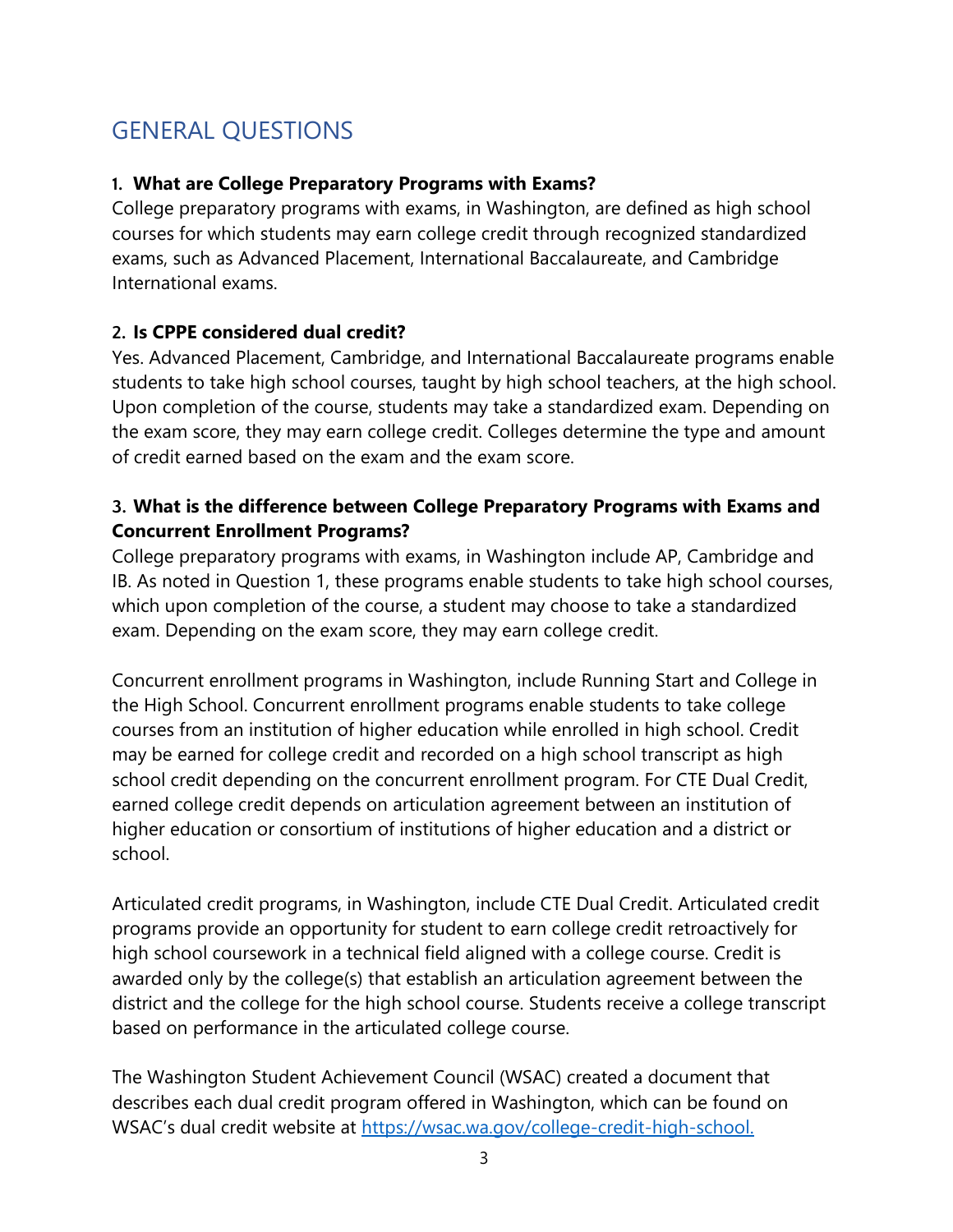#### **4. Is more credit better?**

In general no. More important factors are fit and mindful credit accumulation. A student's high school curriculum choices should be determined by their personal, career, and educational goals and interests, with an emphasis on fit, including academic readiness and preparation. Intentional enrollment in all dual credit programs is encouraged within the context of fit, readiness and relevancy to long-term educational and career goals so that students maximize their opportunities and avoid unintentionally eliminating college and career pathways.

Students are encouraged to align dual credit opportunities with their personal High School & Beyond Plan (HSBP). The HSBP begins by 8th grade and creates an individual plan for high school and beyond that can be revised to accommodate changing interests or postsecondary goals. To learn more go to:

[https://www.k12.wa.us/sites/default/files/public/ossi/k12supports/careercollegereadine](https://www.k12.wa.us/sites/default/files/public/ossi/k12supports/careercollegereadiness/careerguidancewa/pubdocs/whatishsbp.pdf) [ss/careerguidancewa/pubdocs/whatishsbp.pdf](https://www.k12.wa.us/sites/default/files/public/ossi/k12supports/careercollegereadiness/careerguidancewa/pubdocs/whatishsbp.pdf)

### **5. Is CLEP a College Preparatory Program with Exam?**

No. In Washington, CLEP is not considered a dual credit program. CLEP is a "credit by testing" program. Students may receive college credit based on CLEP exams at some institutions of higher education. To learn more students should reach out the college or university of interest.

### **6. What is the difference between credit-by-test and credit-by-class?**

Credit by testing are programs in which the college equivalency is determined based on an exam score. Credit by class, a term not commonly used, is completion of a college level course for college credit. In Washington, there are six dual credit programs and two types. Concurrent enrollment programs are college level courses for college credit. College preparatory programs with exams are exam-based courses.

### **7. If I want to compare College Preparatory Programs with Exams with other dual credit programs in Washington is there a handout or information?**

The Washington Student Achievement Council created a document that describes each dual credit program offered in Washington, which can be found on the WSAC's dual credit website at [www.wsac.wa.gov.](https://www.wsac.wa.gov/)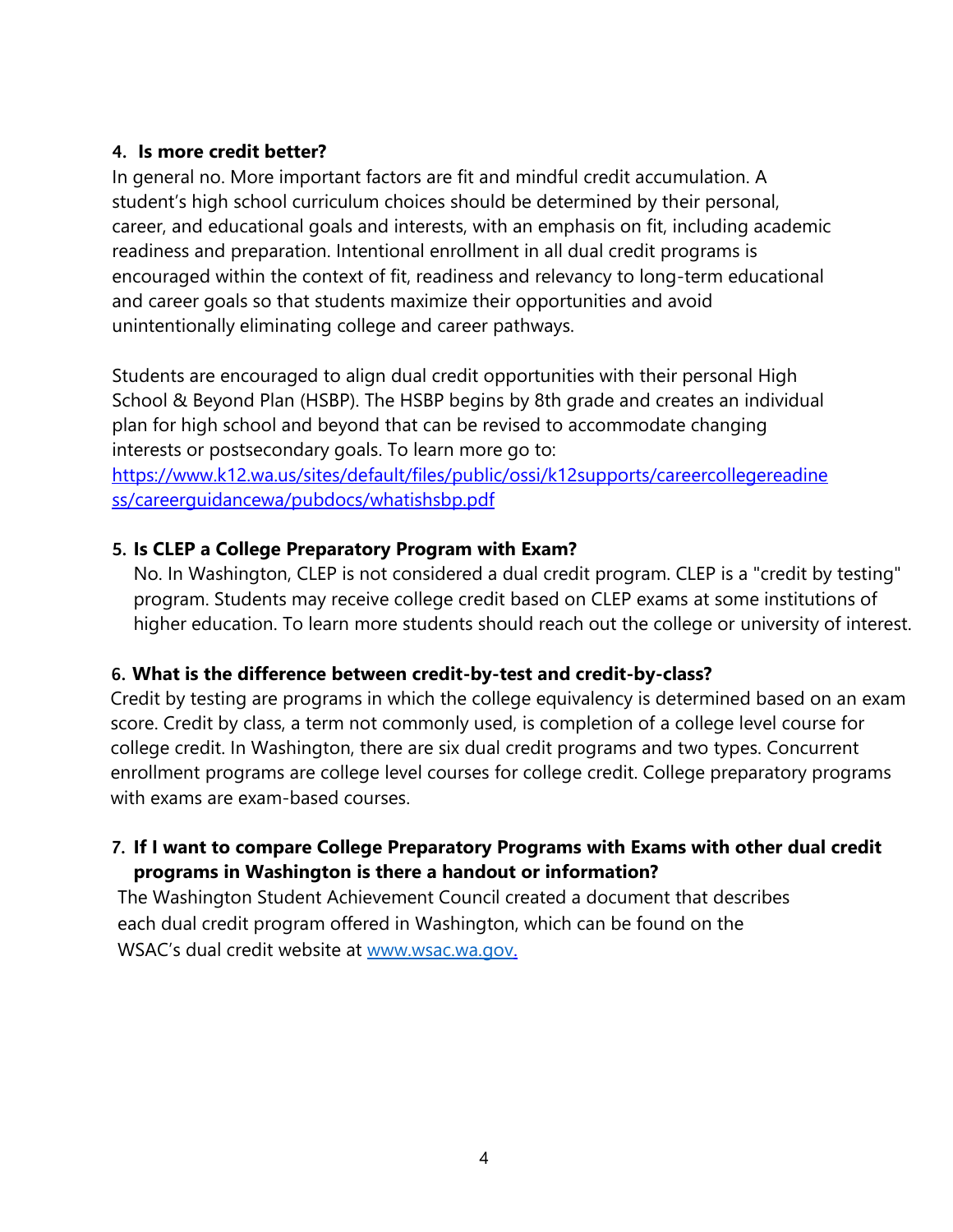# STUDENT ELIGIBILITY AND SUPPORT

#### **8. Are there requirements for a student to participate in a CPPE program?**

Yes. Students enrolled in grades 9-12 are eligible to participate in Advanced Placement. Students in grades 11-12 are eligible to participate in International Baccalaureate and Cambridge International. High schools determine student placement in AP, Cambridge and IB courses and programs.

#### **9. Can students participate in more than one CPPE program during a high school trimester or semester?**

Yes. Students can participate in more than one CPPE program if offered by a high school. High schools and districts determine what programs to offer and are responsible for student placement in courses and programs.

### **10. What is the responsibility of the public-school district, charter school or tribal compact school to inform potential CPPE students about these program?**

Per [RCW 28A.230.090, a](https://app.leg.wa.gov/RCW/default.aspx?cite=28a.230.090) public school district, charter school or tribal compact school must provide general information about dual credit opportunities to all students, and the students' parents and guardians, as part of the students' high school and beyond plans.

#### **11. What determines the courses a student can take?**

Each high school makes its own determination on what CPPE courses/programs to offer.

## TRANSCRIPT AND TRANSFERABILITY

### **12.What is the difference between dual credit and equivalency credit?**

Dual credit is an umbrella term specific to Washington. Dual credit is one of six programs in which a student in high school may earn both college and high school credit for a course. Equivalency credit is the type (i.e., general education, major related, elective) of credit and the amount of credit (i.e., 5 credits, 10 credits) that is equivalent to an exam score (AP/IB/CI) or completion of a college level course (Running Start and College in the High School).

### **13.Are all courses taken as part of CPPE programs shown on the high school transcript?**

Yes. College preparatory programs with exam courses need to be recorded on the public high school transcript. The standardized transcript must contain the appropriate course designation for each completed course within a program. See OSPIs Transcript FAQ for additional guidance: [https://www.k12.wa.us/student-success/graduation/high](https://www.k12.wa.us/student-success/graduation/high-school-transcripts)[school-transcripts](https://www.k12.wa.us/student-success/graduation/high-school-transcripts)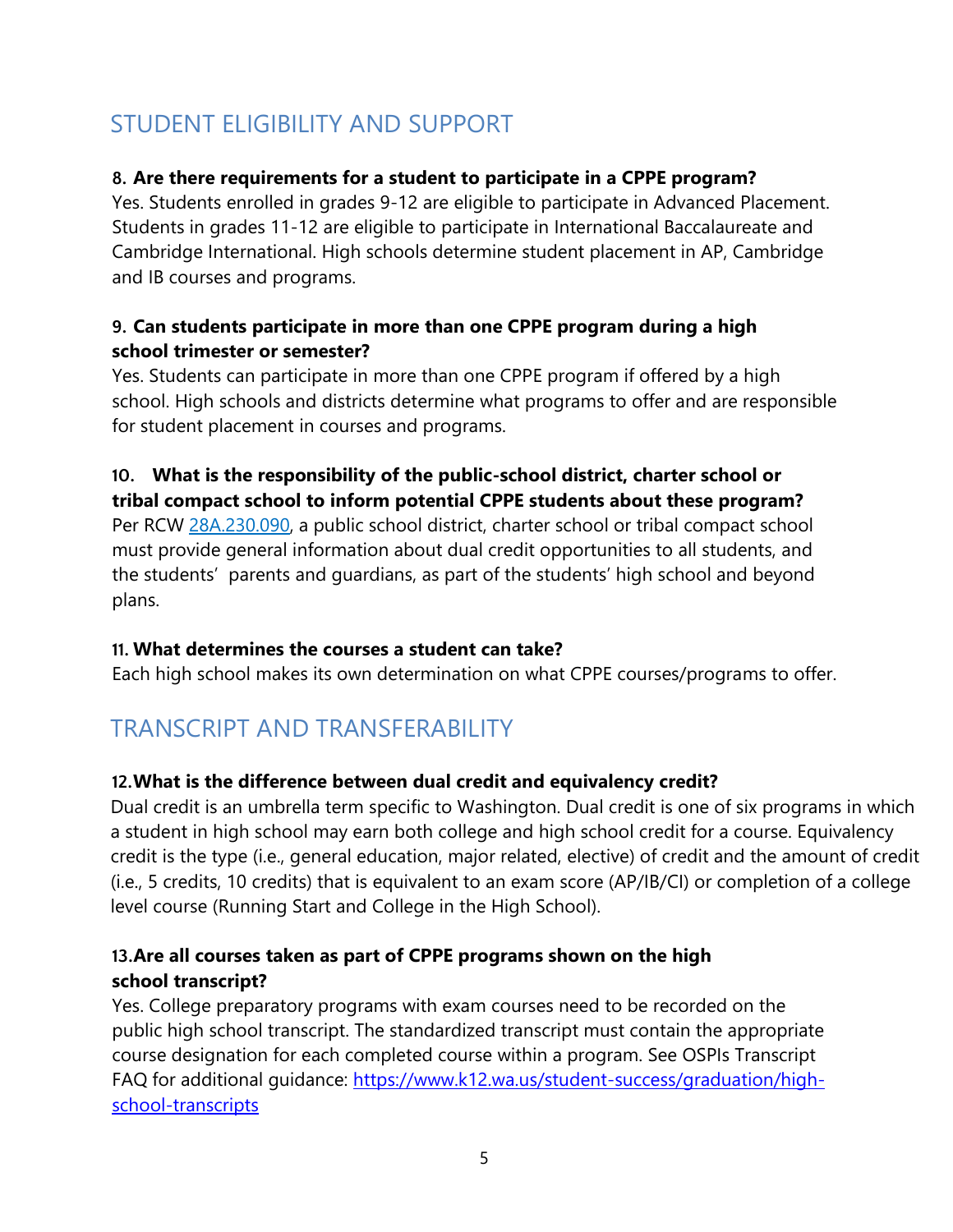### **14. What are the appropriate course designator codes to use for each type of dual credit course?**

High School Transcript Course Designators are below:|

| A=Advanced           | $l = Intl$ .                        | N= National Comp   | T = CTE Dual Credit |
|----------------------|-------------------------------------|--------------------|---------------------|
| Placement            | <b>Baccalaureate</b>                | Test               | (Tech Prep)         |
| $B = CADR$           | $K =$ Cambridge Intl                | $Q =$ Quantitative | $Z = non-$          |
|                      |                                     |                    | Instructional       |
| $C =$ College in the | L= Local Comp Test R= Running Start |                    |                     |
| <b>HS</b>            |                                     |                    |                     |
| H = Honors Option    |                                     | $S =$ Science Lab  |                     |

#### **15. How do students send CPPE exam scores to institutions of higher education?**

When a student completes an assessment from a college preparatory program with exam the national or international organization offering the program creates an official transcript. The transcript is an official copy of a student's assessment results. The student then requests the organization to send the transcript directly to an institution of higher education. A fee may be charged by the organization for the transcript.

An institution of higher education cannot review and potentially award credit for an exam unless the institution receives an official transcript from the national or international organization.

For Advanced Placement the official transcript is referred to as the AP Score Reports and is issued by The College Board. The AP Score Report is sent directly to colleges and universities as identified by the student to The College Board.

For International Baccalaureate, the International Baccalaureate Organization (IBO) provides an official transcript of grades. The transcript is sent directly to colleges and universities as identified by the student to IBO.

For Cambridge, Cambridge International provides a results sheet. A student must request that Cambridge send the results sheet directly to a college or university identified by the student.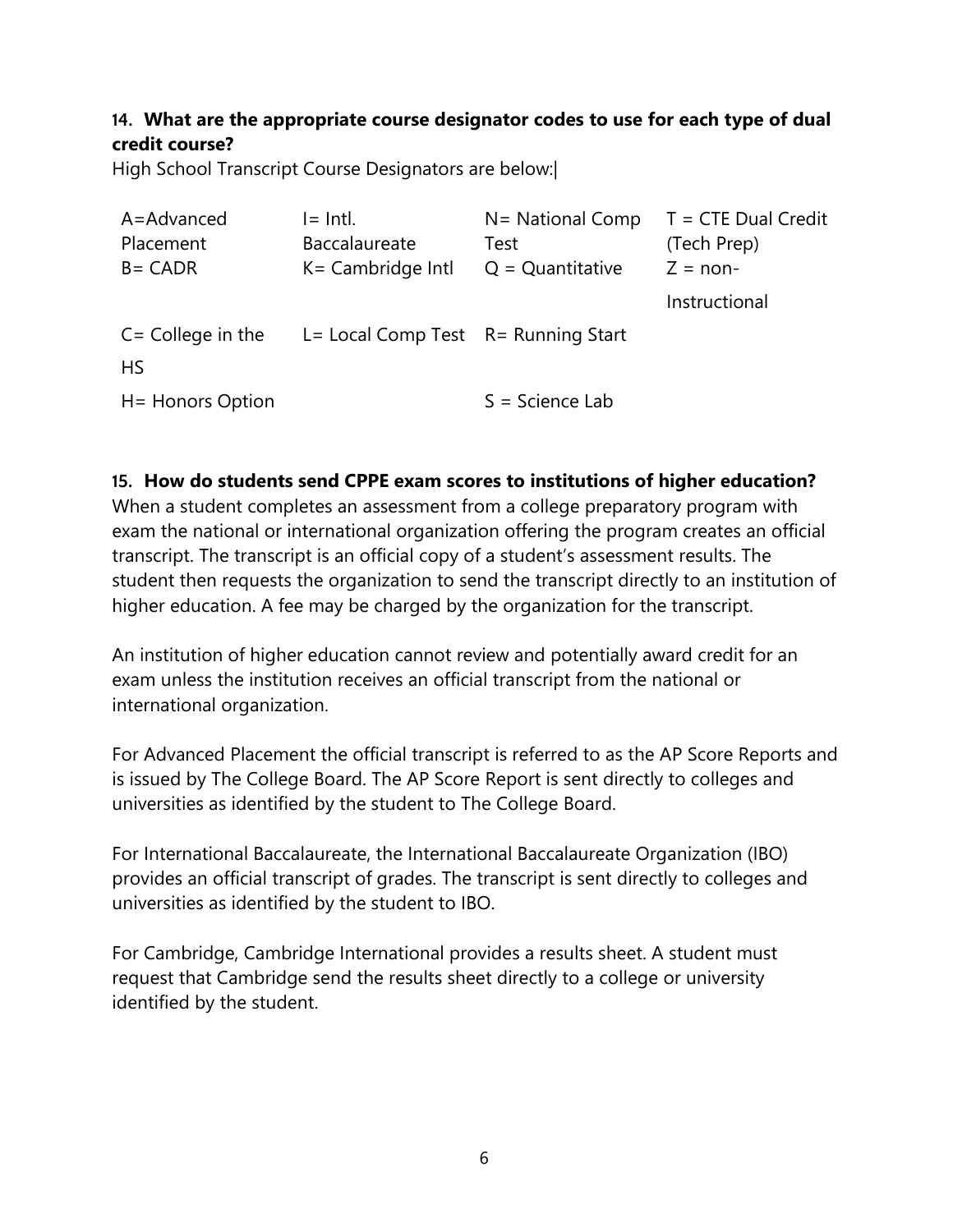#### **16.What does my score mean at an institution of higher education?**

Credit awarded for exam scores differs by institution of higher education. The type and amount of credit awarded is based on the learning outcomes of the course or program and the exam score and is determined by faculty in the relevant discipline.

In Washington, [statute 28B.10.054](https://app.leg.wa.gov/rcw/default.aspx?cite=28B.10.054) requires all public higher education institutions to establish a coordinated, evidence-based policy for granting as many undergraduate college credits, as possible and appropriate, to students who have earned the following minimum exam scores:

3 or higher on AP exams 4 or higher on standard level and higher-level IB exams E(e) or higher on A- and AS-Level Cambridge International exams

**17. How does a student know what credit will be awarded for an exam score?** All public higher education institutions of higher education and many private institutions post credit awarding policies on their college or university websites.

RCW 28B.10.054 requires all public Washington higher education institutions to post exam credit policies on institutional websites.

In addition, if an institution of higher education is unable to award a general education course equivalency, the student may request in writing an evidence-based reason as to why general education course equivalency cannot be granted.

Washington public four-year college and universities provide information about course equivalencies awarded for AP, IB and Cambridge standardized exam scores.

| <b>College/University</b>            | AP/IB/Cambridge Exam Score Course Equivalencies               |
|--------------------------------------|---------------------------------------------------------------|
| <b>Central Washington University</b> | https://www.cwu.edu/registrar/transfer-equivalencies-policies |
| Eastern Washington University        | https://catalog.ewu.edu/transfer-students/                    |
| The Evergreen State College          | https://www.evergreen.edu/admissions/priorlearningassessment  |
| University of Washington             | https://www.uwb.edu/admissions/faq/firstyear                  |
| <b>Bothell</b>                       |                                                               |
| University of Washington             | https://admit.washington.edu/apply/freshman/                  |
| Seattle                              |                                                               |
| University of Washington             | https://www.tacoma.uw.edu/admissions/prospective-freshman-    |
| Tacoma                               | admissions                                                    |
| <b>Washington State University</b>   | https://admission.wsu.edu/apply/ap-ib-and-running-start/      |
| Western Washington University        | https://admissions.wwu.edu/apply/ap-ib-cic                    |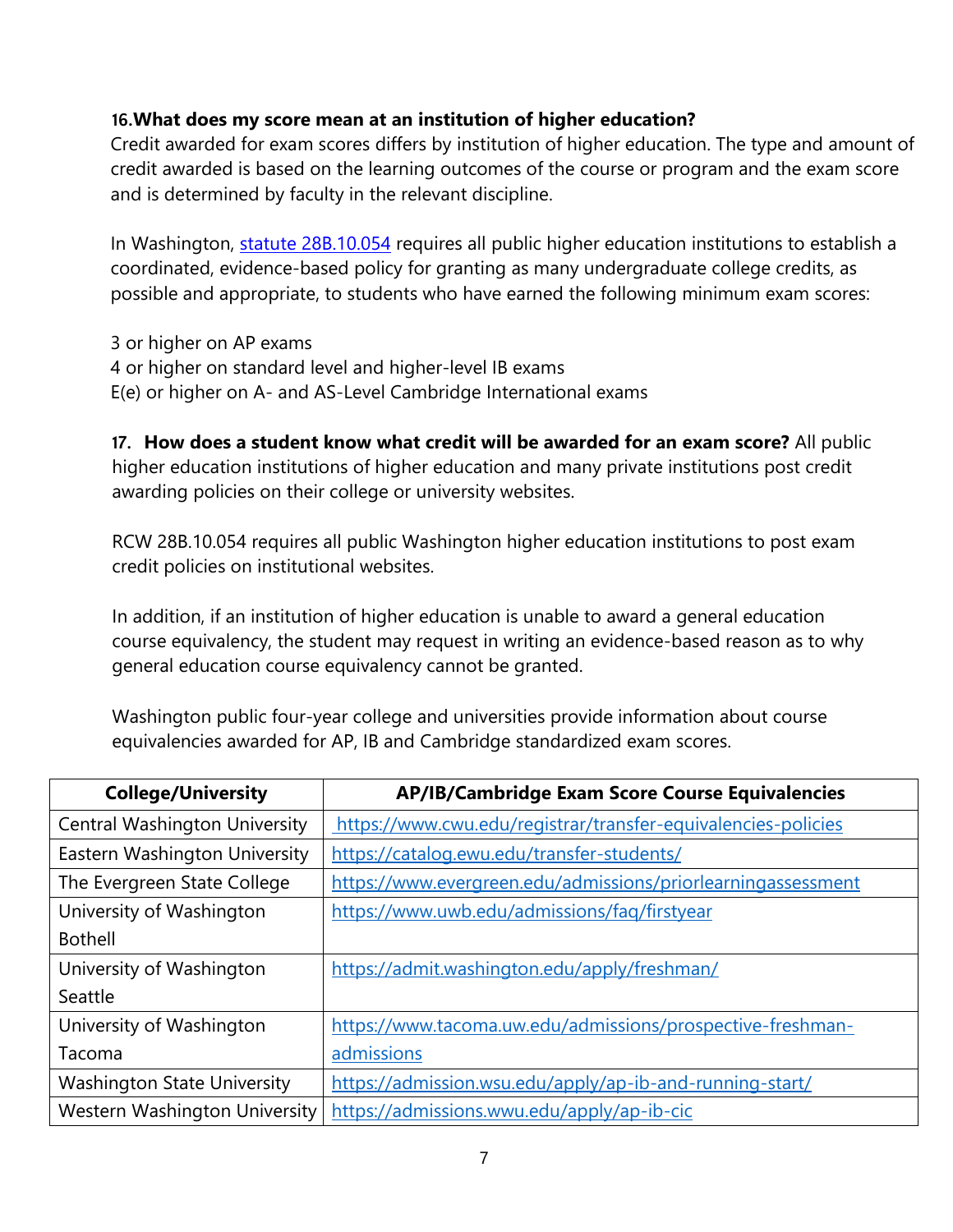The State Board of Community and Technical Colleges provides information about course equivalencies awarded for each AP and IB exam score that are recognized by all community and technical colleges in Washington. Colleges may award additional credits based on local policies, when appropriate.

● AP chart: https://www.sbctc.edu/resources/documents/colleges-staff/programsservices/transfer/ap-test-scores-course-equivalencies.pdfIB chart: [https://www.sbctc.edu/resources/documents/colleges-staff/commissions](https://www.sbctc.edu/resources/documents/colleges-staff/commissions-councils/atc/ctc-ap-ci-ib-policies-approved-summer-2018.docx)[councils/atc/ctc-ap-ci-ib-policies-approved-summer-2018.docx](https://www.sbctc.edu/resources/documents/colleges-staff/commissions-councils/atc/ctc-ap-ci-ib-policies-approved-summer-2018.docx)

**18. Are college preparatory programs transcribed by a college or university?**  No. The national or international organization offering the program is responsible for transcribing the assessment scores.

An institution of higher education cannot review and potentially award credit for an exam unless the institution receives an official transcript from the national or international organization.

### **19. Is credit earned through CPPE programs transfer credit?**

Yes. Credit earned from an entity or institution different than the college or university a student attends is defined as transfer credit. This includes AP, IB and Cambridge. Policies associated with these programs will often be found in the transfer credit policies of an institution.

While credit earned through AP, IB or Cambridge is considered transfer credit for all institutions for higher education, students enrolling at a public four-year college or university are considered first-year students (a.k.a. freshman) for admissions purposes if they have:

- Earn a high school diploma or equivalent, and
- Enroll in a college or university with fewer than 40 quarter/26 semester credits of college-level coursework.
- Enroll in college with 40 or more quarter/26 or more semester hours of collegelevel credit or an Associate's degree and enter a public four-year college or university directly from high school.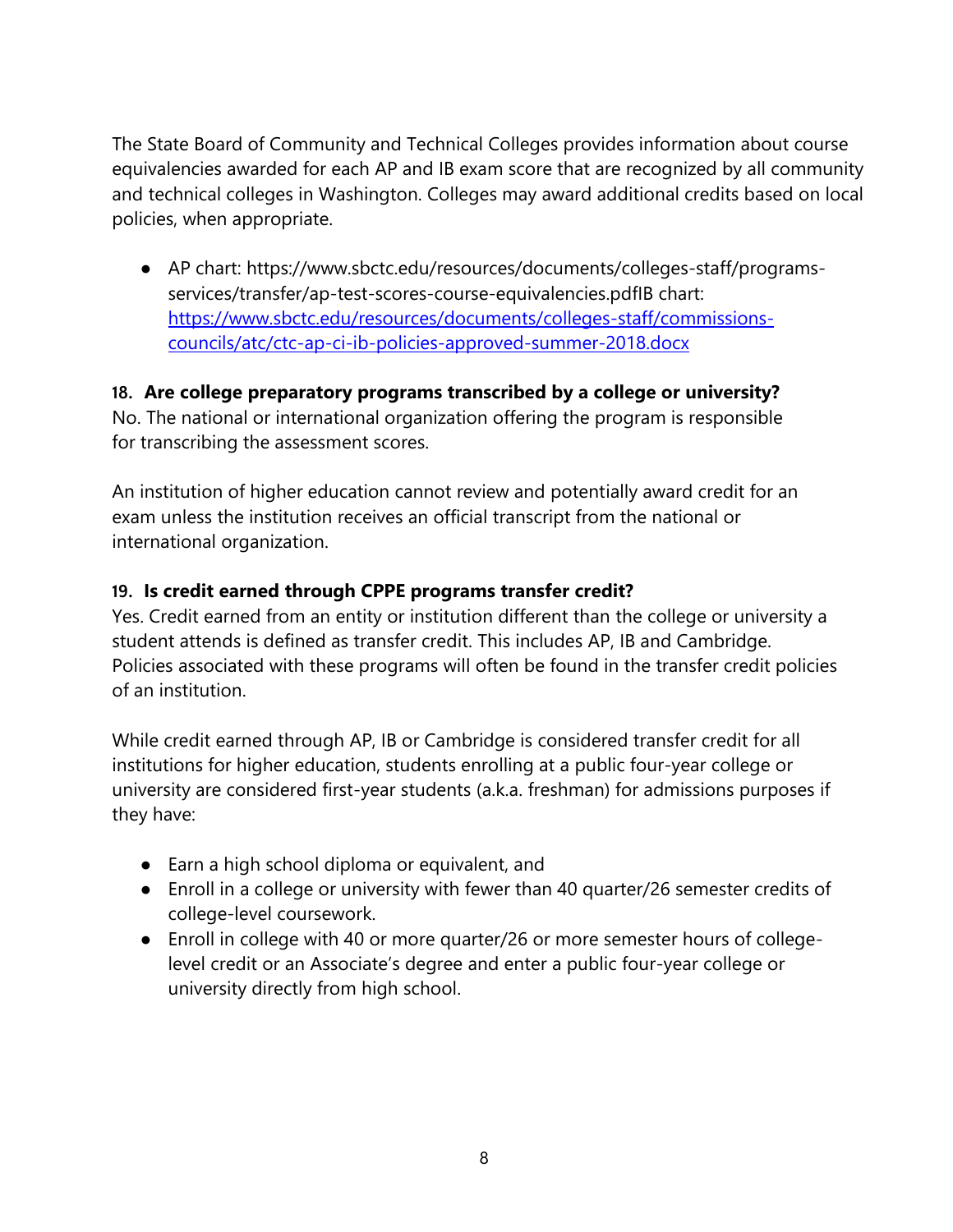### **20. If a student earns college credit from two different dual credit programs, and those credits and/or exam scores transfer with the same equivalencies to a college, can the student earn both forms of college credit?**

No. A student will only earn college credit for the same college courses with substantially the same content once. EX: If a student earns a score on the AP PSYCH exam equivalent to PSYCH 101 and earns college credit for a College in the High School PSYCH 101, the student cannot receive college credit twice for PSYCH 101.

### **21. Do in state and out-of-state colleges and universities award credit for college preparatory programs with exams?**

Yes. However, an institution of higher education, regardless of where the institution is located, determines the type and amount of college credit awarded, if any. The type and amount of credit awarded is based on the type of assessment (i.e., IB standard level and higher level, Cambridge A and AS Level) and the score on the assessment. There are **some** colleges and universities that do not accept any credit from college preparatory programs with exams. Students are encouraged to reach out to potential institutions of higher education to learn about institutional and degree major policies.

### **22. Are there credit limits applied to college preparatory programs with exam credits?**

Yes. Most institutions of higher education have credit limit policies that apply to all students, whether they are matriculated or not. Students should connect with the institutions of higher education to identify institutional credit awarding policies.

## ADMISSIONS

### **23. Do institutions of higher education prefer a particular dual credit programs?**

Yes. While Washington's public colleges and universities **do not give** preference in the admissions process to any one type of dual credit and recognize the value of various college preparatory experiences for students, there are some in-state and out-of-state colleges and universities that prefer certain college preparatory programs with exams and concurrent enrollment programs over others. Students should connect with the institutions of higher education to learn more about institutional admissions criteria and processes.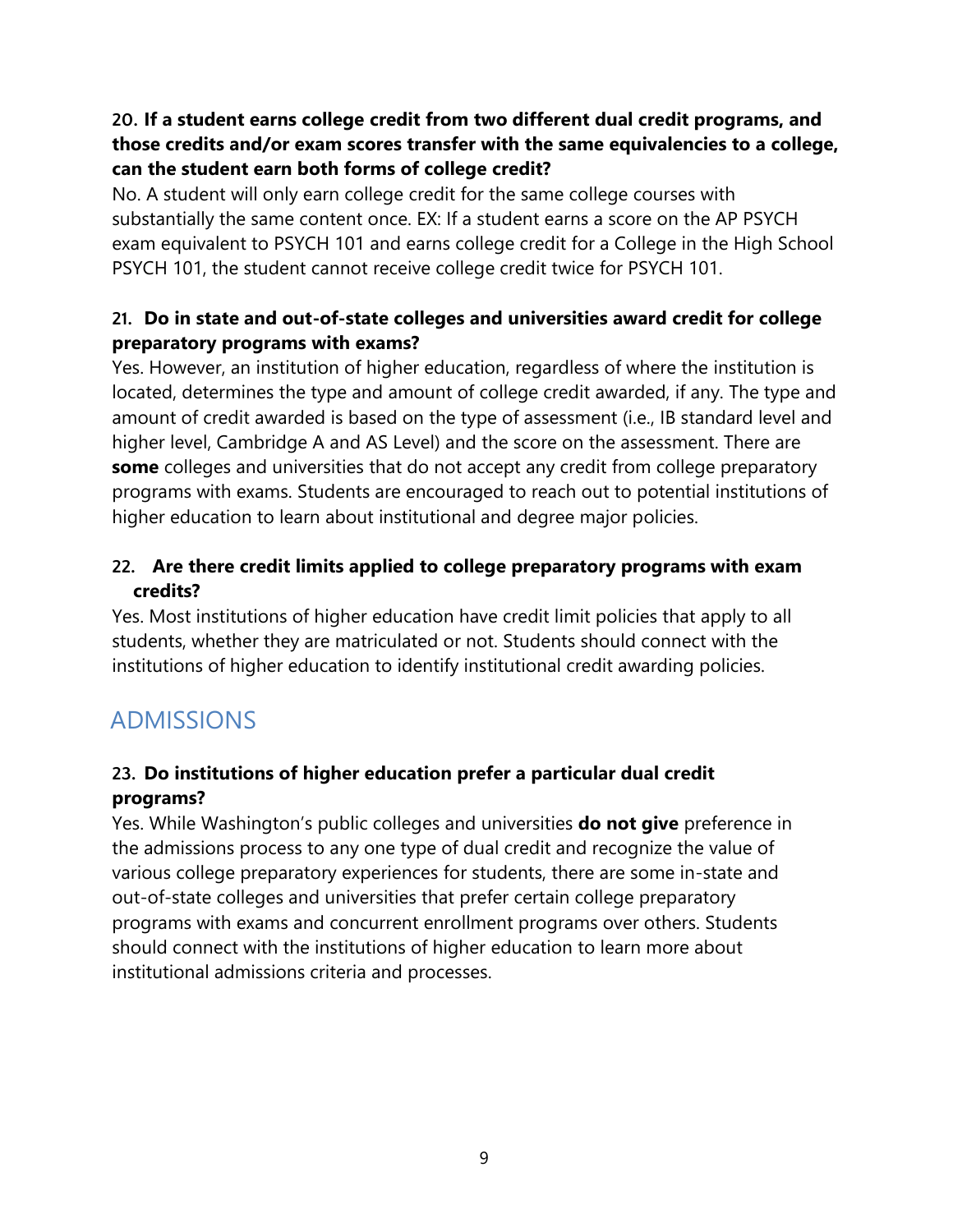### **24. Is there value of participating in college preparatory programs with exams without taking an assessment?**

Yes. Dual credit is an opportunity for growth and exploration. Dual credit programs provide students with an introduction to college including coursework, study habits, college culture, course content and expectations. College requires preparation, commitment and organization. For some students this is a different experience compared to prior educational experiences. Dual credit programs offer a bridge between K-12 and higher education that gives students a strong start in their first year of college. Participating in dual credit also provides students with an opportunity to explore their educational and career options.

The primary value is exposure, experience, exploration and preparation for college. Advanced courses are a way students can explore the intersection of their academic and personal interests and begin to prepare for life after high school and develop a sense of self.

Additionally, college preparatory programs can complete a students' graduation pathway for ELA and Math. For AP/CI/IB dual credit courses, students must earn at least a 1.0 high school credit with a grade of C+ or higher each term to qualify for using the course as a Graduation Pathway. Students do not need to take or pass the corresponding AP/CI/IB exam to use this course-based Dual Credit Graduation Pathway.

Finally, students may earn college credit in addition to high school credit by earning an appropriate grade on an exam for Advanced Placement, Cambridge International and/or International Baccalaureate. Washington's public college and universities believe the experience of participating in a dual credit course provides value in the experience, preparation and exploration. Students will gain valuable knowledge, skills and experience even if they choose not to take the exam.

#### **25. What if I do not complete the assessment for a college preparatory program with exam?**

The assessment is not required for any college preparatory program with exam. Washington's public colleges and universities believe the experience of participating in a dual credit course provides value in the experience, preparation and exploration. Students will gain valuable knowledge, skills and experience even if they choose not to take the exam.

The assessment and an eligible score as determined by an institution of higher education is required, however, to be eligible for college credit.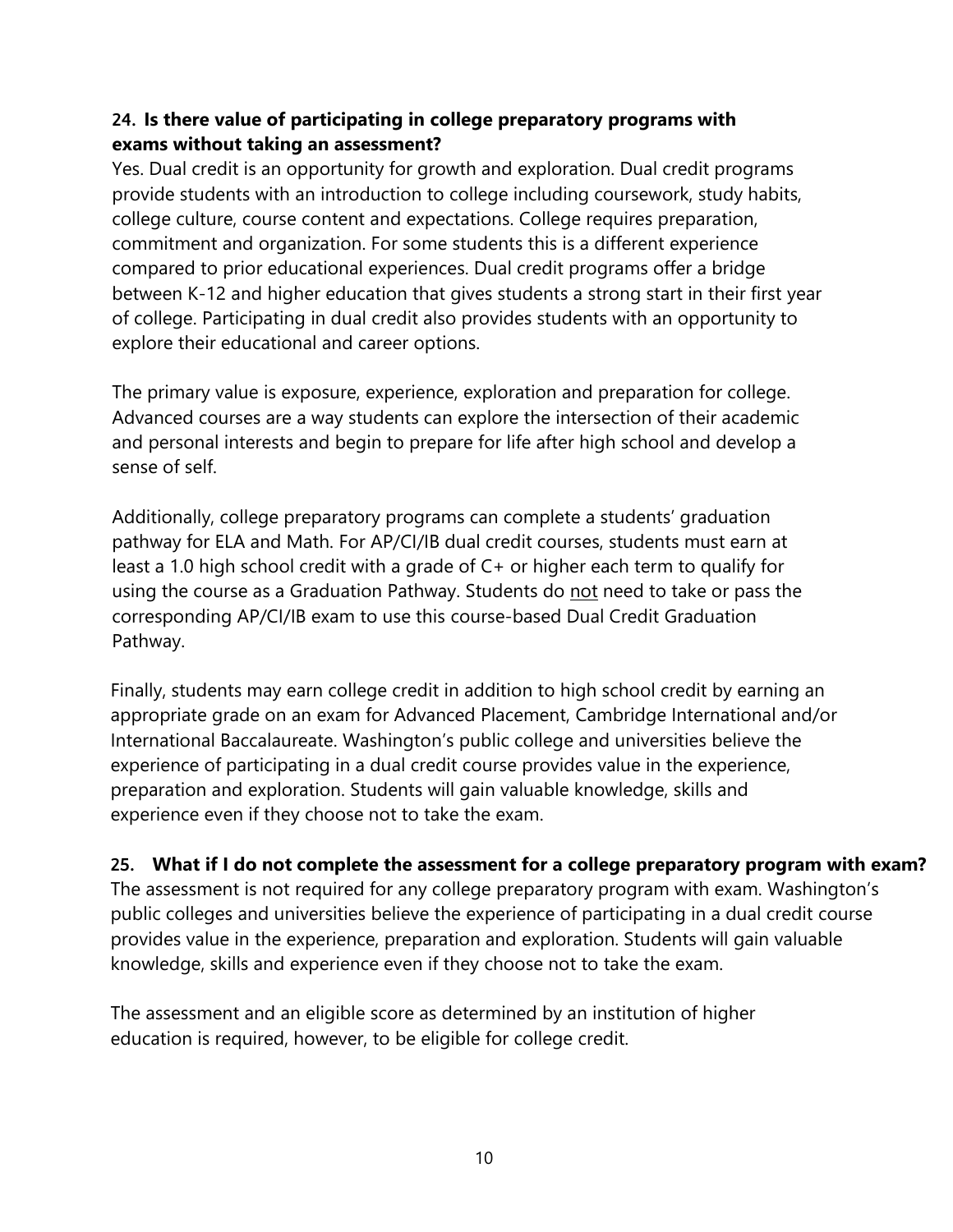#### **26. Is more credit better?**

In general no, the more important factors are fit and mindful credit accumulation. Student's high school curriculum choices should be determined by their personal, career, and educational goals and interests, with an emphasis on fit, including academic readiness and preparation. Intentional enrollment in all dual credit programs is encouraged within the context of fit, readiness and relevancy to long term educational and career goals so that students maximize their opportunities and avoid unintentionally eliminating college and career pathways.

Students are encouraged to align dual credit opportunities with their personal High School & Beyond Plan (HSBP). The role of the HSBP is to create an individual plan, a "personalized pathway", throughout high school and revise this plan to accommodate changing interests or postsecondary goals on what they expect to do the year following graduation from high school. To learn more go to: [https://www.k12.wa.us/sites/default/files/public/ossi/k12supports/careercollegereadine](https://www.k12.wa.us/sites/default/files/public/ossi/k12supports/careercollegereadiness/careerguidancewa/pubdocs/whatishsbp.pdf) [ss/careerguidancewa/pubdocs/whatishsbp.pdf](https://www.k12.wa.us/sites/default/files/public/ossi/k12supports/careercollegereadiness/careerguidancewa/pubdocs/whatishsbp.pdf)

### **27. How will my scores/classes affect my enrollment decision?**

The decision to enroll in a college or university is determined by the student. Students are encouraged to be aware of institutional credit awarding policies and how they align with a student's personal educational goals, including how the credit may impact degree major requirements, prerequisites and other program or institution specific areas.

## OFFERING COLLEGE PREPARATORY PROGRAMS WITH EXAMS

### **28. Do college and universities offer college preparatory programs with exams?**

No. None of Washington's higher education institutions offer college preparatory programs with exams (e.g., AP/IB/CI). These are high school programs that may be eligible for college credit based on the exam score. All of Washington's community and technical colleges and public and private baccalaureate institutions accept credit from these programs. Students should choose an institution of higher education based on their educational goals. Students can see if their AP/IB/Cambridge test score will earn course credit at Washington's public colleges and universities at the following websites:

- AP/IC/CI Test Equivalencies at Washington's Four-Year Colleges and Universities
- AP Test Score Equivalencies at Washington's Community and Technical College
- IB Equivalencies at Washington's Community and Technical Colleges
- CI Equivalencies at Washington's Community and Technical Colleges

Students should reach out and talk with an admissions contact regarding any questions about course equivalencies and transfer.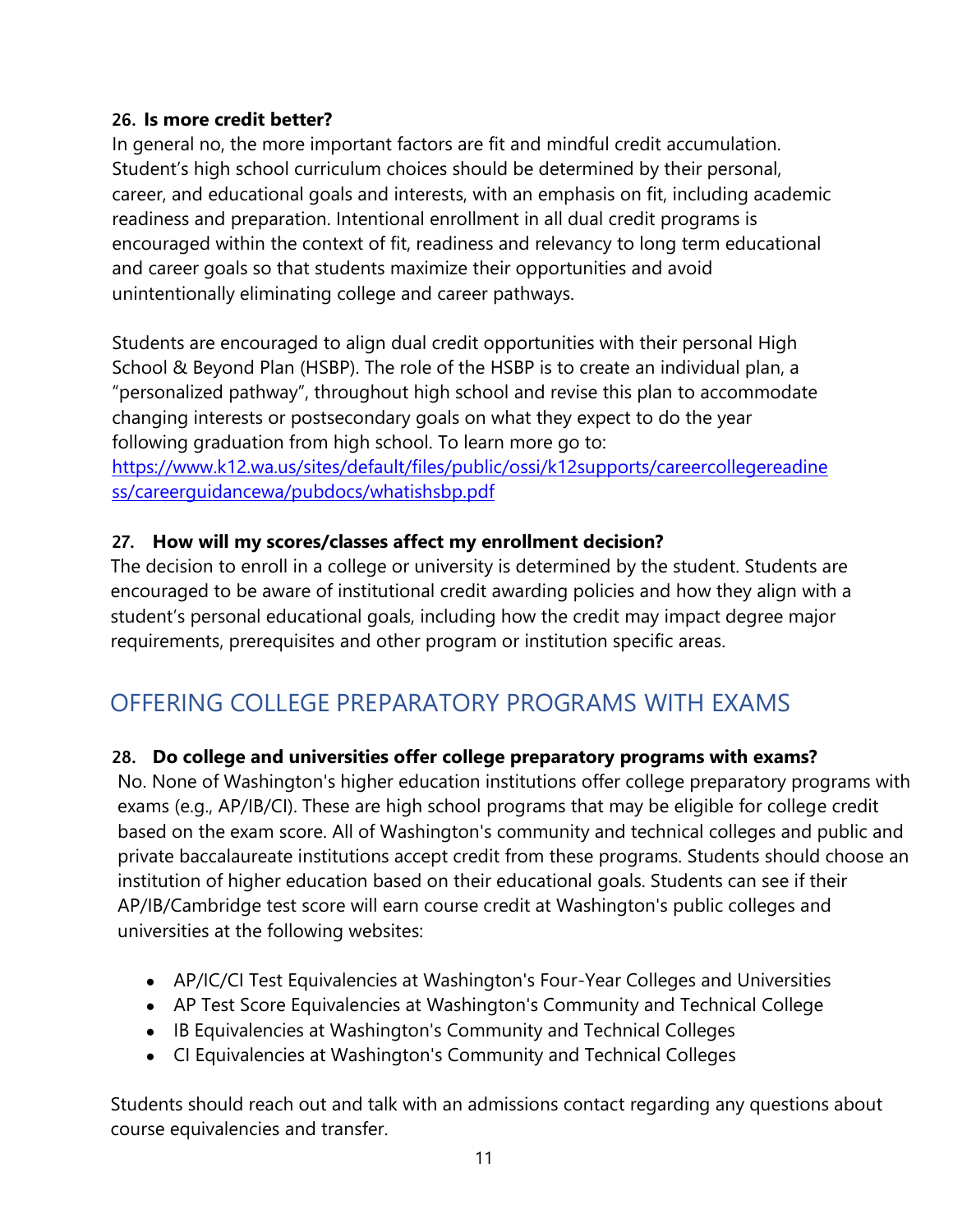### **29. If my district is interested in offering CPPE programs, where can I get more information?**

Each college preparatory program with exam is offered by a different national or international organization.

Advanced Placement is open to any high school. Each fall, schools register with The College Board for participation. For more information go to: https://apcentral.collegeboard.org/launch-grow-ap-program/launch/how-yourschool-can-offer-ap

To offer the Cambridge International program schools must complete a registration process with Cambridge Assessment International Education. For more information go to:<https://www.cambridgeinternational.org/why-choose-us/join-cambridge/>

To offer the International Baccalaureate program, schools must complete an authorization process through the International Baccalaureate Organization. For more information go to:<https://ibo.org/become-an-ib-school/>

### **30. What qualifications must a high school teacher meet to be eligible to teach a College Preparatory Program with Exams?**

The national and international organizations offering AP, Cambridge and IB require that teachers meet the qualifications by the local authority to teach in the school in the subject or grades they work with. In Washington this would be the state.

For IB, the International Baccalaureate Organization requires teachers to have taken a minimum of Category 1 training in the subject they teach or their position (e.g., Head of School or coordinator) as offered by the IBO professional development program. For more information go to: [https://ibo.org/professional-development/about-our](https://ibo.org/professional-development/about-our-workshops/workshop-categories/)[workshops/workshop-categories/](https://ibo.org/professional-development/about-our-workshops/workshop-categories/)

For Cambridge, no training is required but professional development focused on Cambridge is highly encouraged. For more information go to: [https://www.cambridgeinternational.org/support-and-training-for-schools/teaching](https://www.cambridgeinternational.org/support-and-training-for-schools/teaching-cambridge-at-your-school/)[cambridge-at-your-school/](https://www.cambridgeinternational.org/support-and-training-for-schools/teaching-cambridge-at-your-school/)

For AP, all teachers must submit a syllabus to The College Board for approval. No training is required but professional development focused on AP is highly encouraged. For more information go to:<https://apcentral.collegeboard.org/professional-learning>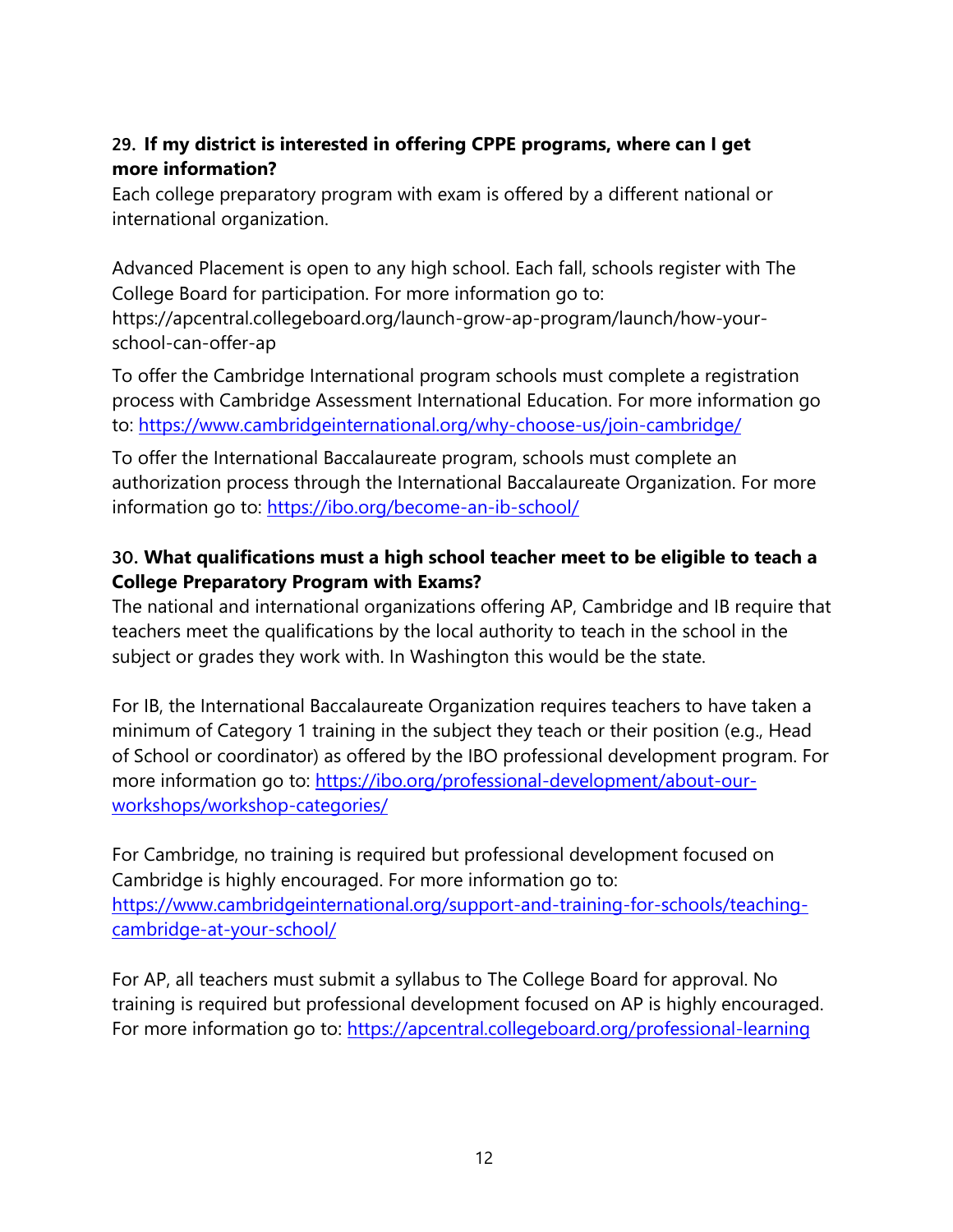# FEES AND ASSOCIATED COSTS

#### **31.What costs are associated with CPPE programs for students?**

The student costs associated with college preparatory programs with exams differ by each program.

Advanced Placement students do not pay any costs associated with taking an AP class. If a student chooses to take an AP exam the cost per exam is \$95. To learn more, go to: <https://apstudents.collegeboard.org/exam-policies-guidelines/exam-fees>

Cambridge International sets fees charged to schools for exams but does not charge students directly. Schools may charge learners for the administrative costs they incur in addition to this fee. To learn more, go to: [https://www.cambridgeinternational.org/why-choose-us/join-cambridge/our](https://www.cambridgeinternational.org/why-choose-us/join-cambridge/our-fees/)[fees/](https://www.cambridgeinternational.org/why-choose-us/join-cambridge/our-fees/)

International Baccalaureate students pay a \$119 exam fee. To learn more, go to: <https://www.ibo.org/become-an-ib-school/fees-and-services/assessment-fees-and-services/>

Qualifying low-income students may pay no [fees](https://www.k12.wa.us/student-success/support-programs/dual-credit-programs/exam-based-dual-credit) for AP, Cambridge and IB. In addition, for all dual credit programs, schools annually receive Academic Acceleration Incentive Program funds based on the previous year's dual credit course enrollment. These funds can be used to help students with the costs associated with any dual credit program.

### **32. What costs are associated with CPPE programs for districts and schools?**

The school or districts costs associated with college preparatory programs with exams differ by each program.

- Schools and/or districts offering AP may be required to pay for teacher training.
- Schools and/or districts offering Cambridge are required to pay an annual fee.
- Schools and/or districts offering IB pay an annual fee to offer the diploma program and may be required to pay for teacher training.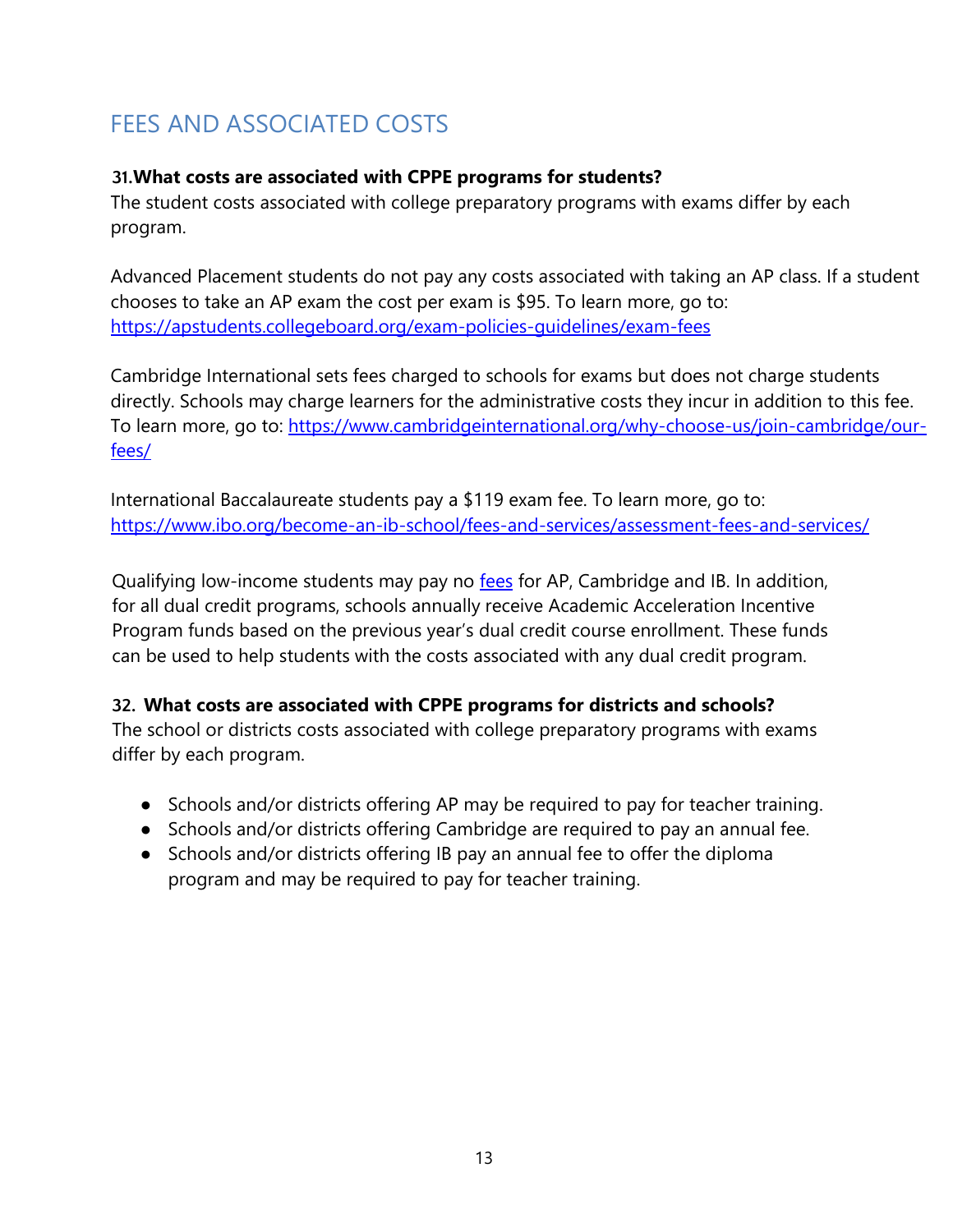## LEGISLATION

### **28. Is there an RCW for college preparatory programs with exams?**

Yes. [RCW 28B.10.054](https://app.leg.wa.gov/rcw/default.aspx?cite=28B.10.054) requires all public higher education institutions to establish a coordinated, evidence-based policy for granting as many undergraduate college credits, as possible and appropriate, to students who have earned the following minimum exam scores:

- 3 or higher on AP exams
- 4 or higher on standard level and higher-level IB exams
- E(e) or higher on A- and AS-Level Cambridge International exams.

RCW 28B.10.054 requires all public Washington higher education institutions to post exam credit policies on institutional websites.

In addition, if an institution of higher education is unable to award a general education course equivalency, the student may request in writing an evidence-based reason as to why general education course equivalency cannot be granted.

Washington public four-year college and universities provide information about course equivalencies awarded for AP, IB and Cambridge standardized exam scores.

| <b>College/University</b>            | AP/IB/Cambridge Exam Score Course Equivalencies               |
|--------------------------------------|---------------------------------------------------------------|
| <b>Central Washington University</b> | https://www.cwu.edu/registrar/transfer-equivalencies-policies |
| Eastern Washington University        | https://catalog.ewu.edu/transfer-students/                    |
| The Evergreen State College          | https://www.evergreen.edu/admissions/priorlearningassessment  |
| University of Washington             | https://www.uwb.edu/admissions/faq/firstyear                  |
| <b>Bothell</b>                       |                                                               |
| University of Washington             | https://admit.washington.edu/apply/freshman/                  |
| Seattle                              |                                                               |
| University of Washington             | https://www.tacoma.uw.edu/admissions/prospective-freshman-    |
| Tacoma                               | admissions                                                    |
| <b>Washington State University</b>   | https://admission.wsu.edu/apply/ap-ib-and-running-start/      |
| Western Washington University        | https://admissions.wwu.edu/apply/ap-ib-cic                    |

The State Board of Community and Technical Colleges provides information about course equivalencies awarded for each AP and IB exam score that are recognized by all community and technical colleges in Washington. Colleges may award additional credits based on local policies, when appropriate.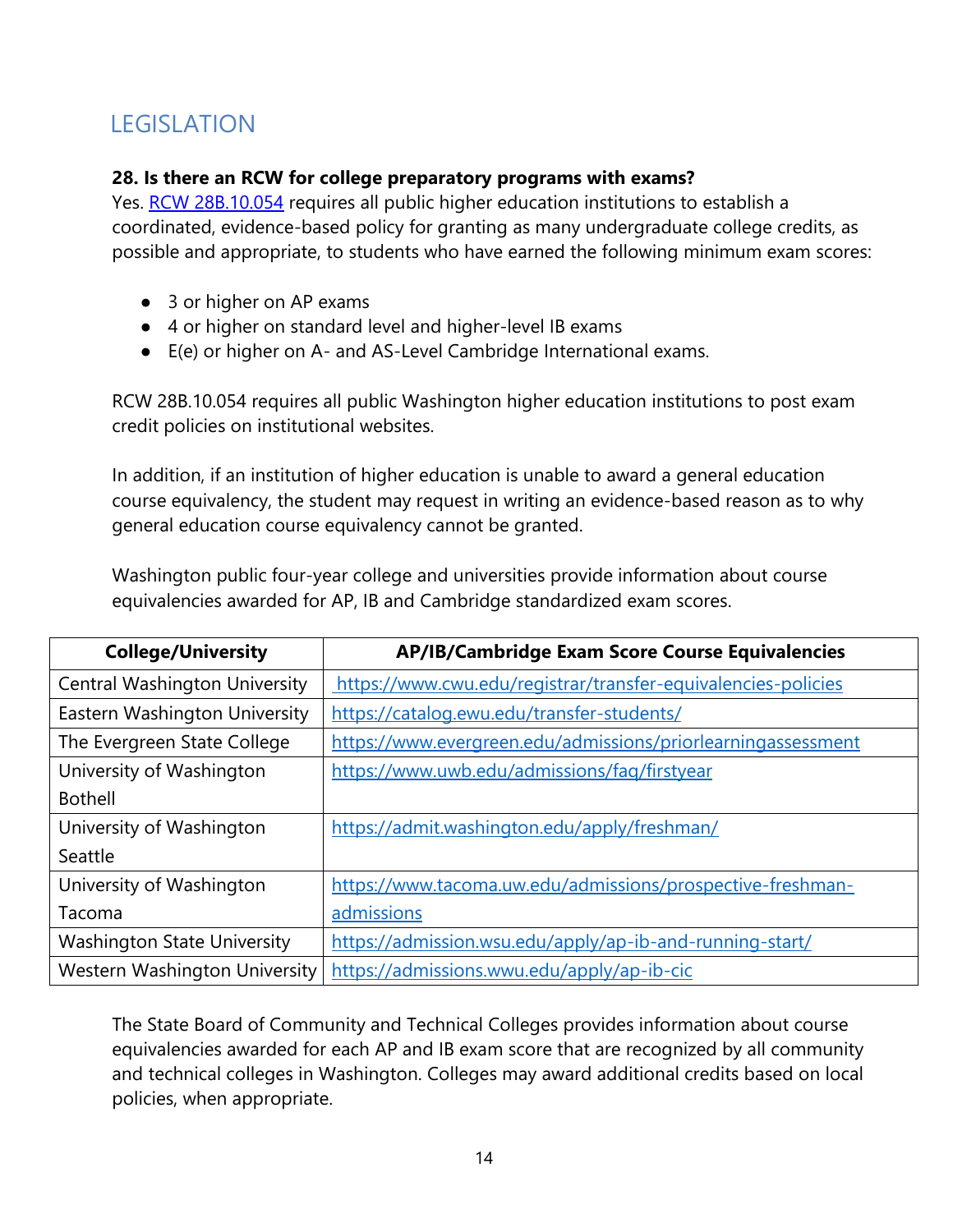AP chart: https://www.sbctc.edu/resources/documents/colleges-staff/programsservices/transfer/ap-test-scores-course-equivalencies.pdfIB chart: [https://www.sbctc.edu/resources/documents/colleges-staff/commissions-councils/atc/ctc](https://www.sbctc.edu/resources/documents/colleges-staff/commissions-councils/atc/ctc-ap-ci-ib-policies-approved-summer-2018.docx)[ap-ci-ib-policies-approved-summer-2018.docx](https://www.sbctc.edu/resources/documents/colleges-staff/commissions-councils/atc/ctc-ap-ci-ib-policies-approved-summer-2018.docx)

# GRADUATION REQUIREMENTS

#### **33. Can a student use either their course grade OR exam score towards satisfying their graduation pathway requirement?**

Yes. For AP/CI/IB dual credit courses, students must earn at least 1.0 high school credit with a grade of C+ or higher each term to qualify for using the course as a Graduation Pathway. Students do not need to take or pass the corresponding AP/CI/IB exam to use the course-based dual credit graduation pathway. However, students may also use their AP/CI/IB exam scores to meet the exam-based dual credit graduation pathway.

The list of eligible AP/CI/IB courses for this graduation pathway is the same as the list for dual credit exams. Students may use a combination of credit from different AP/CI/IB courses to meet the total 1.0 credit requirement and/or C+ grade requirement if the courses are on the list. Below is the list of accepted dual credit courses/exams.

The required exam score is listed next to the organization name.

#### Advanced Placement Courses/Exams (exam score 3 or higher)

- English Language Arts: English Language and Composition, English Literature and Composition, Macroeconomics, Microeconomics, Psychology, US History, World History, US Government and Politics, or Comparative Government and **Politics**
- Mathematics: Statistics, Computer Science, Computer Science Principles, or Calculus

Cambridge International Courses/Exams\* ("E" or better on one of the approved Advanced or Advanced Subsidiary (A/AS) CI exams)

- English Language Arts: English Language, Literature in English, English General Paper, Psychology, History, Sociology, Global Perspective and Research, or Law
- Mathematics: Mathematics or Further Mathematics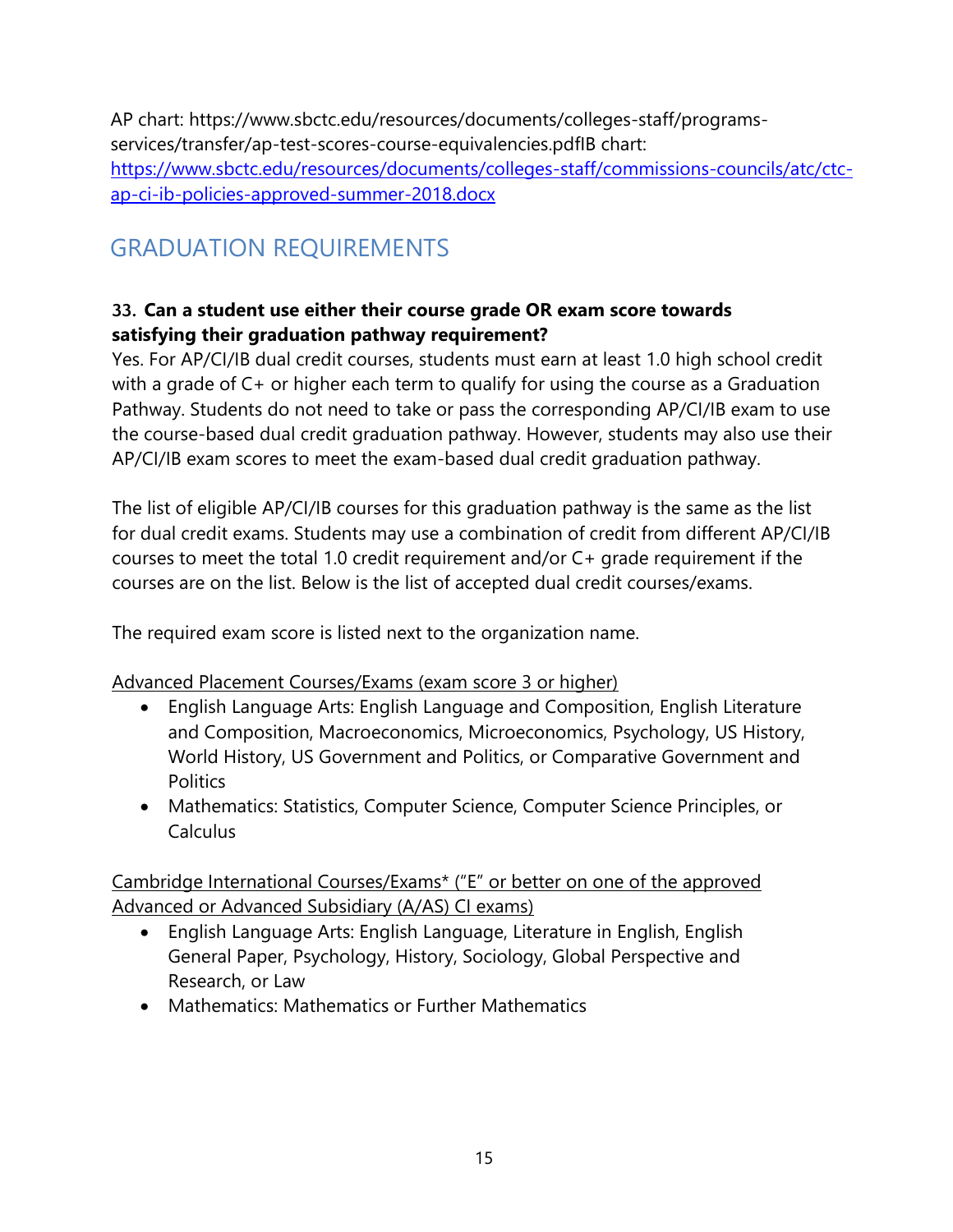International Baccalaureate Courses/Exams (4 or higher on one of the approved IB exams)

- English Language Arts: Language A: Literature, Language A: Language and Literature, Business and Management, Economics, Geography, History, Information Technology in a Global Society, Philosophy, Psychology, or Social and Cultural Anthropology
- Mathematics: any IB math course